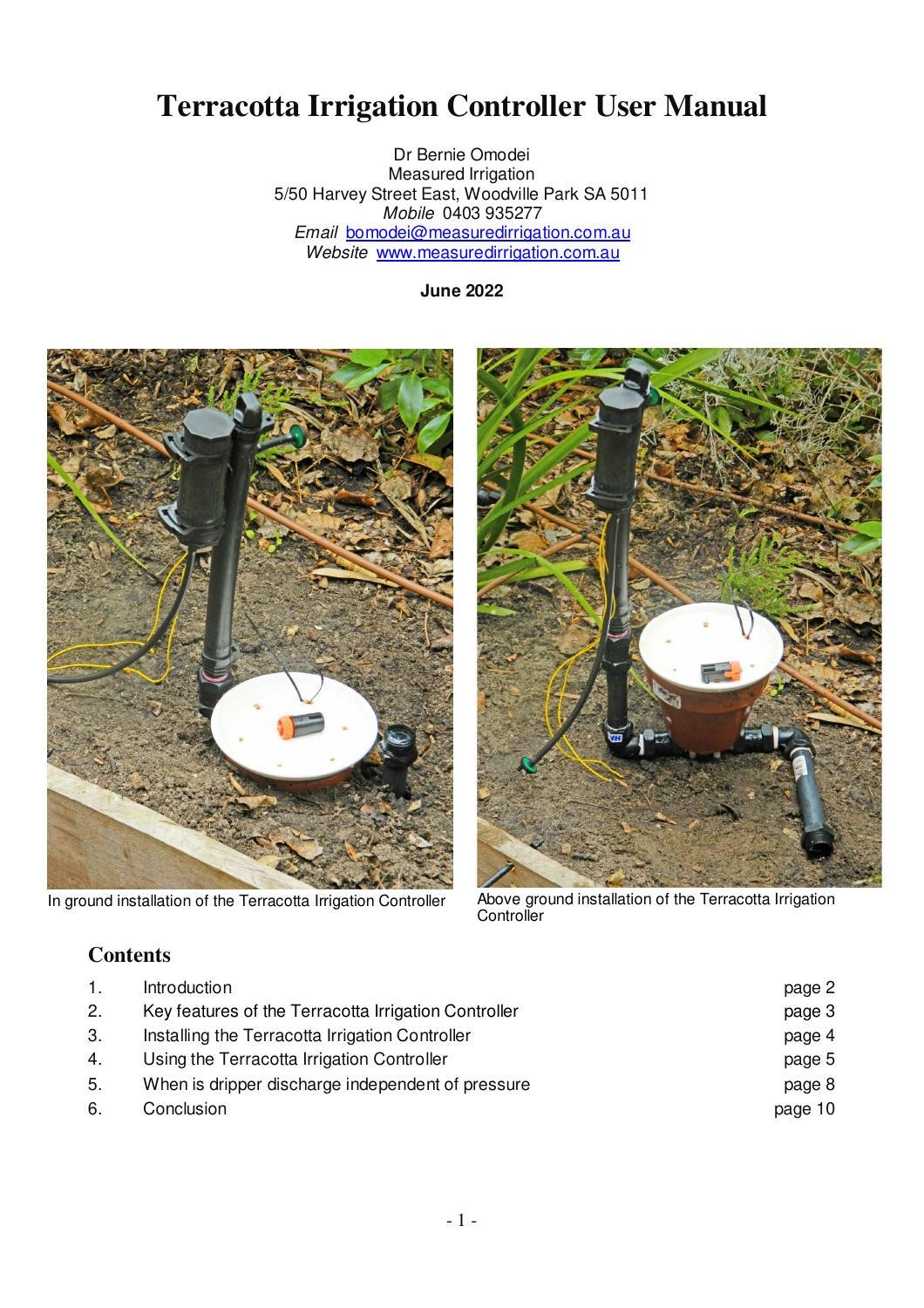### **1. Introduction**

Terracotta is porous and so the water level in the pot falls as water evaporates from the outside surface of the pot. A float inside the pot floats on the water. When the water level reaches the low level, a magnet inside the float activates an unpowered valve so that the valve opens and the irrigation starts automatically. During the irrigation event, an adjustable control dripper drips water into the pot and the water level rises. When the water level reaches the high level, the magnet inside the float disengages from the valve so that the valve closes and the irrigation stops automatically. The adjustable control dripper is used to adjust the water usage rate to suit the water requirements of the plants. The adjustable float is used to adjust the frequency of irrigation.

Note that the term **water usage rate** refers to the number of litres used per week, month or year.



Terracotta pot showing float and water level



Float showing the ring magnet at the bottom of the float

Having set the adjustable control dripper, the water usage rate (litres per week for example) responds to the prevailing on site evaporation and rainfall. The water usage rate is proportional to the net evaporation rate (evaporation minus rainfall).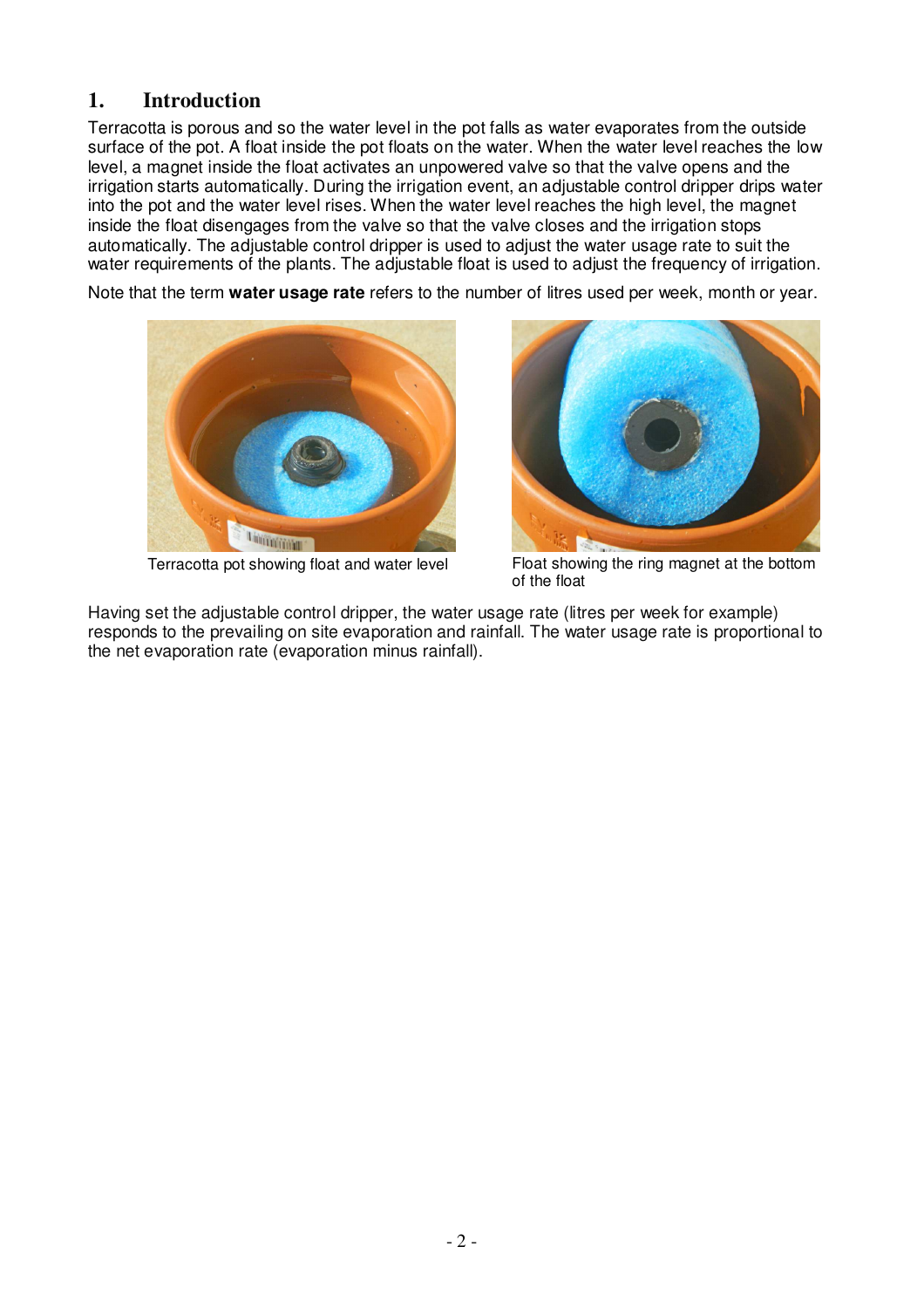### **2. Key features of the Terracotta Irrigation Controller**

- 1. Use for any size irrigation application with any size solenoid valve
- 2. The water in the terracotta pot is protected from debris, algae, mosquitoes and thirsty animals
- 3. Completely automatic
- 4. Smart irrigation the irrigation is controlled by the prevailing weather conditions
- 5. The unpowered valve operates in the pressure range 10 kPa to 800 kPa
- 6. Use for gravity feed or pressurised irrigation
- 7. Use for sprinkler or drip irrigation
- 8. Use for PC (pressure compensating) drippers or NPC (non pressure compensating) drippers
- 9. Use for porous hose irrigation (for example, weeper hose or soaker hose)
- 10. Adjust the water usage rate by adjusting the control dripper
- 11. Adjust the irrigation frequency by adjusting the float to change the volume of water discharged by the control dripper during the irrigation event (between 90 ml and 275 ml)
- 12. Adjusting the water usage rate does not affect the irrigation frequency, and adjusting the irrigation frequency does not affect the water usage rate
- 13. The water usage rate and irrigation frequency are directly proportional to the net evaporation rate (evaporation minus rainfall)
- 14. Responds appropriately when there is an unexpected heat wave
- 15. When it rains, water enters the terracotta pot and delays the start of the next irrigation
- 16. A timer is not required
- 17. If you are using the same drippers throughout the irrigation application including the control dripper, the water usage rate is independent of the pressure
- 18. You can irrigate directly from a rainwater tank without using a pump
- 19. A light sensor provides the option of irrigating at night time only
- 20. Uses much less water without affecting the yield
- 21. Simple and low tech, therefore fewer things can go wrong
- 22. Provided you have a continuous water supply, you can leave your irrigation application unattended for months on end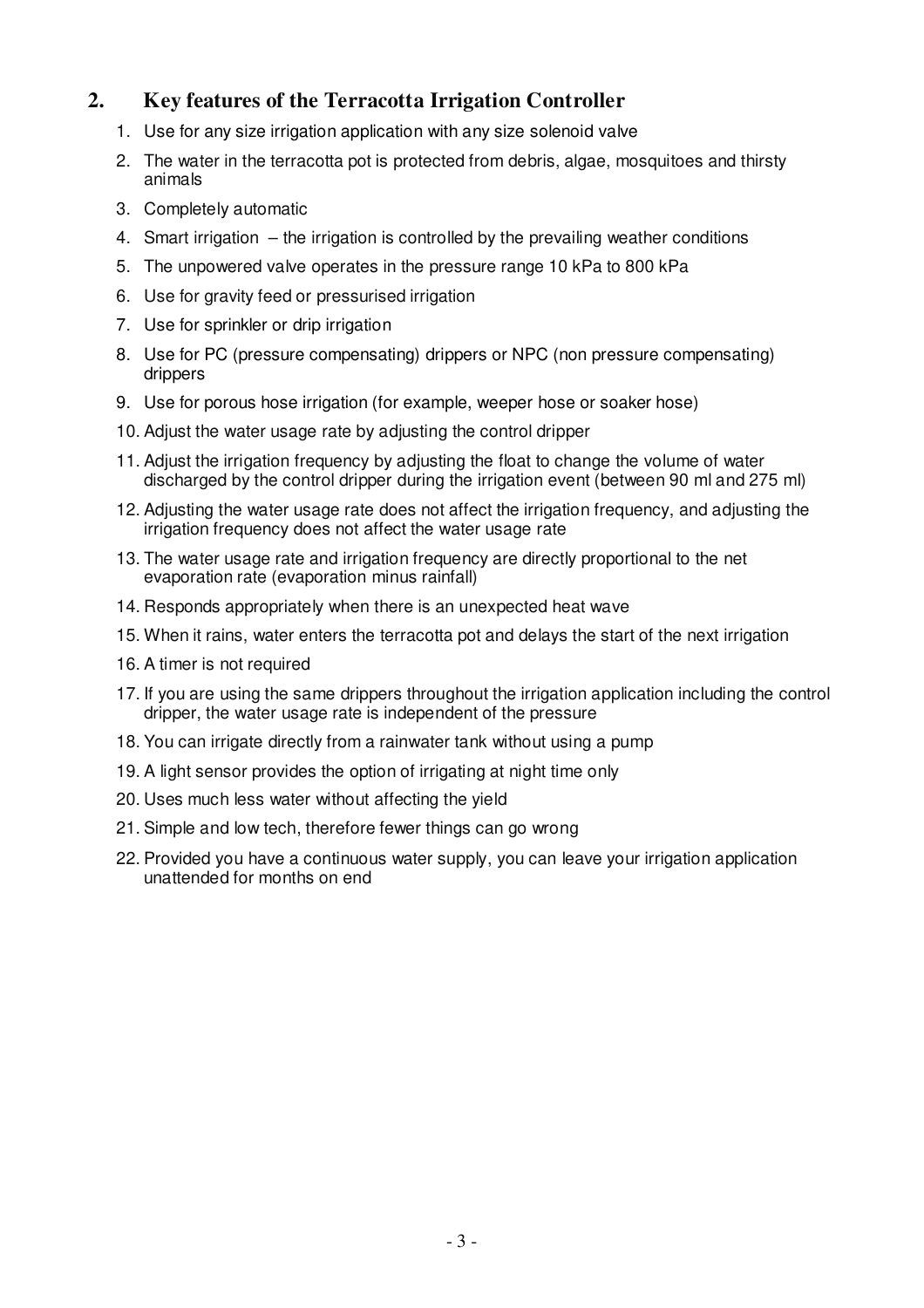### **3. Installing the Terracotta Irrigation Controller**

- Step 1. Position the Terracotta Irrigation Controller in a suitable location in your garden so that the evaporation at the controller matches the evaporation at your plants.
- Step 2. Connect a water supply to the irrigation controller. The water pressure should be at least 10 kPa during the irrigation event.
- Step 3. Connect the adjustable control dripper to the irrigation zone so that it drips water into the terracotta saucer during the irrigation event. Use a cable tie to secure the adjustable dripper
- Step 4. The control box has 11 colour-coded wires which need to be connected to the various components as follows:





Control box Eleven colour-coded wires connected to the relevant components

Connect the **red** wire to the positive terminal from the 12V DC power supply.

Connect the **black** wire to the negative terminal from the 12V DC power supply.

Connect the **yellow** wire to one of the wires from the float switch.

Connect the **white** wire to the other wire from the float switch.

Connect the **blue** wire to one of the wires from the solenoid valve.

Connect the **green** wire to the other wire from the solenoid valve.

Connect the **brown** wire to the white wire from the light sensor (connected prior to shipment). Connect the **purple** wire to the black wire from the light sensor (connected prior to shipment). Connect the **orange** wire to the red wire from the light sensor (connected prior to shipment).

#### **12V DC power supply for the solenoid valve**

Connect the **pink** wire to the positive terminal from the 12V DC power supply. Connect the **grey** wire to the negative terminal from the 12V DC power supply.

#### **Alternative power supply for the solenoid valve**

Connect the **pink** wire to one of the wires from the alternative power supply. Connect the **grey** wire to the other wire from the alternative power supply.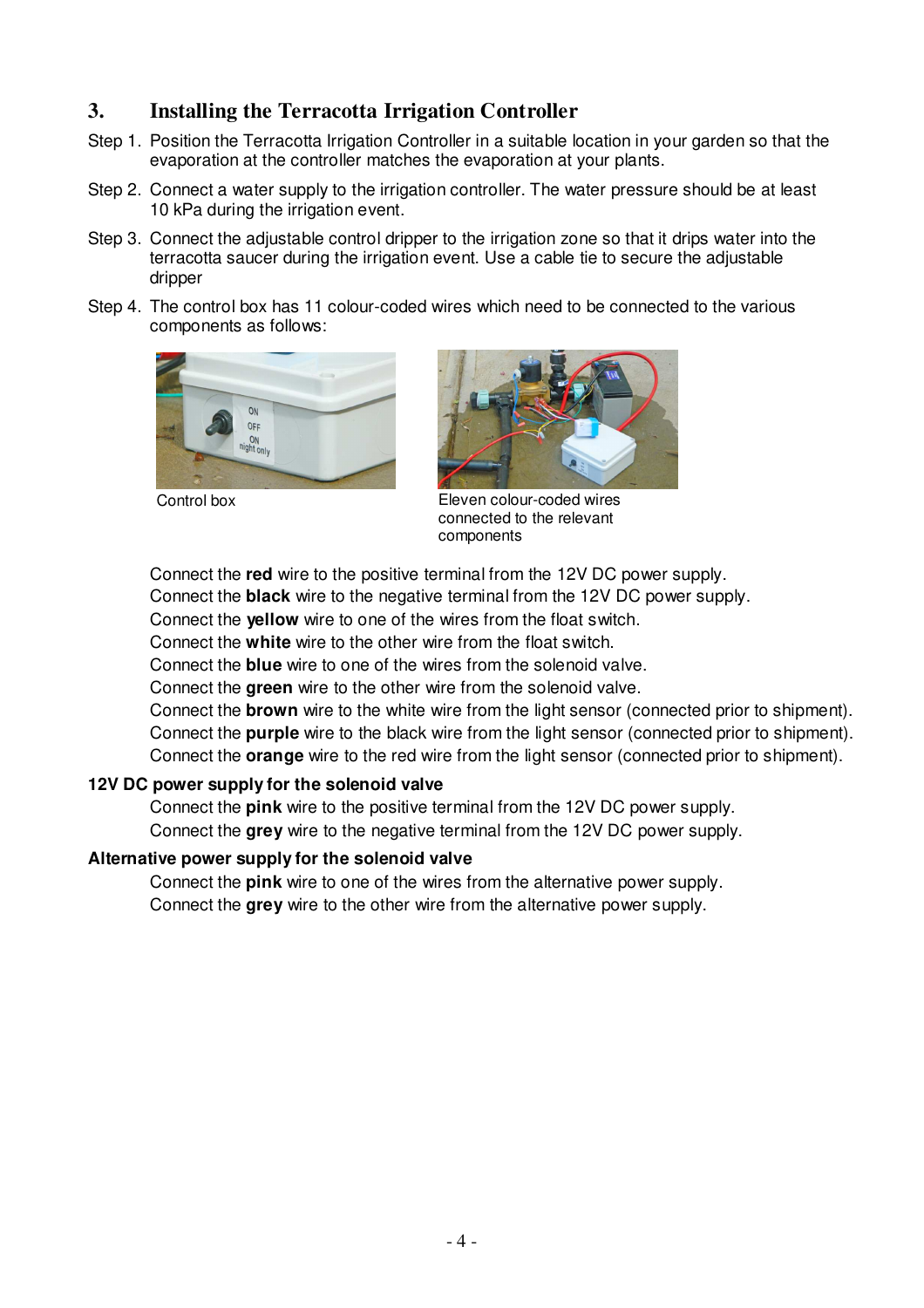## **4. Using the Terracotta Irrigation Controller**

The switch on the control box had 3 positions: **ON** (switch up), **OFF** (middle position), and **ON night only** (switch down).

When the switch on the control box is in the **ON** position, the irrigation starts automatically after sufficient water has evaporated from the outside of the porous terracotta pot. The irrigation stops automatically when the control dripper has replaced the evaporated water.

When the switch on the control box is in the **ON night only** position, the irrigation happens at night time only.

Provided the switch is in the ON position, you can start the irrigation manually by pressing the float down. For example, on a very hot day you may wish to irrigate in the middle of the day.

After the unpowered valve under the terracotta pot closes, water needs to drain from the outlet assembly before the float switch can open. There is a small delay between the closing of the unpowered valve and the irrigation stopping.

Turn on the water supply and the irrigation will start immediately. The control dripper drips water into the terracotta pot during the irrigation. The irrigation stops automatically after the control volume of water have dripped into the pot. The **control volume** is the volume of water required to raise the water level in the pot from the low level to the high level.

**T**he irrigation starts again automatically after the control volume of water has evaporated from the outside surface of the porous terracotta pot. The cycle continues indefinitely and so you can leave your garden unattended for months on end. A terracotta saucer sits on top of the pot so that the water in the pot is protected from algae, mosquitoes and thirsty animals. There are 6 small drain holes in the saucer.

When using a conventional irrigation controller, you need to set the start time and the end time for each irrigation event. However, with the self-controlled terracotta valve you don't need a timer. The duration of the irrigation event is simply the time it takes for the control volume of water to drip into the pot.

It is important to note here that the control dripper is adjustable. If you reduce the flow rate of the control dripper, then it will take a lot longer for the control volume to drip into the pot and so the duration of the irrigation event increases and your plants will get more water. On the other hand, if you increase the flow rate of the control dripper, the control volume will drip into the pot more quickly and so the duration of the irrigation event decreases and your plants will get less water. Adjust the control dripper so that the irrigation delivers the appropriate amount of water to your plants at their current stage of growth.

The control dripper is adjustable.





Switch in the **ON night time**  position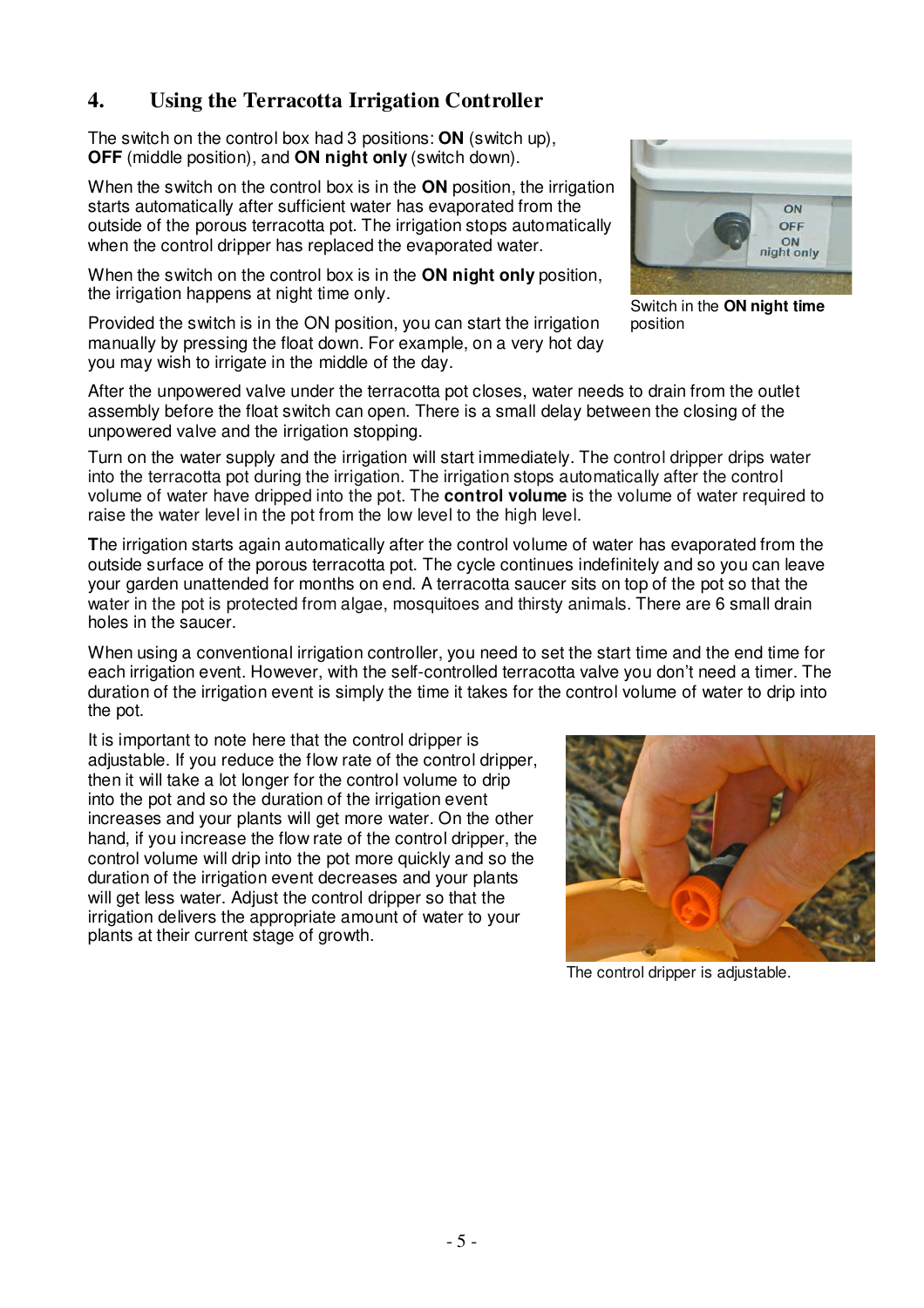The interval between irrigation events if the time it takes for the control volume to evaporate from the outside surface of the porous terracotta pot. The important thing to realise here is that the time it takes for the control volume to evaporate is determined by the prevailing weather conditions. When it is hot and dry, the water will evaporate more quickly and so the interval between irrigation events will be shorter. When it is cool and overcast, the water will evaporate more slowly and so the interval between irrigation events will be longer.

If it rains, rainwater will collect in the saucer and drain into the pot. This means that the start of the next irrigation event will be delayed. In addition to the control volume that needs to evaporate, the rainwater that has entered the pot will also need to evaporate.

The Terracotta Irrigation Controller uses on-site weather data (namely, evaporation and rainfall). Most smart irrigation controllers do not use on-site weather data. Instead they use weather data from the Bureau of Meteorology.

The Terracotta Irrigation Controller can be used for both gravity feed and pressurised irrigation. It can be used with pressure compensating drippers and non pressure compensating drippers. It can also be used with weeper hose or soaker hose.

You can irrigate directly from a rainwater tank by gravity feed without using a pump provided that the water level in the tank is at least 1 metre higher than the valve at the bottom of the pot.

It is recommended that you adjust the irrigation frequency before adjusting the water usage rate. You may need to adjust the irrigation frequency and the water usage rate as the plants grow and their water requirements change.

#### **How to adjust the irrigation frequency**

You can adjust the irrigation frequency by adjusting the gap between the upper and lower discs on the float. Note that the irrigation frequency is controlled by the net evaporation from the outside surface of the terracotta pot between irrigation events. To adjust the gap by 4 mm rotate the upper disc by two and a quarter turns.

Adjusting the irrigation frequency does not change the water usage rate. For example, if you decrease the irrigation frequency by increasing the gap between the upper and lower discs, the amount of water used during the irrigation event will automatically increase to ensure that the water usage rate remains the same.



To adjust the irrigation frequency, adjust the gap between the upper and lower discs

The following table shows the control volume (net evaporation from the outside surface of the terracotta pot between irrigation events) for various values of the gap between the upper and lower discs.

| Gap between the upper and<br>lower discs | Net evaporation from the outside surface of the terracotta<br>pot between irrigation events (control volume) |
|------------------------------------------|--------------------------------------------------------------------------------------------------------------|
| zero gap                                 | 90 ml                                                                                                        |
| 4 mm                                     | 122 ml                                                                                                       |
| 8 mm                                     | 154 ml                                                                                                       |
| $12 \text{ mm}$                          | 186 ml                                                                                                       |
| 16 mm                                    | 218 ml                                                                                                       |
| $20 \text{ mm}$                          | 250 ml                                                                                                       |
| $23 \, \text{mm}$                        | 275 ml                                                                                                       |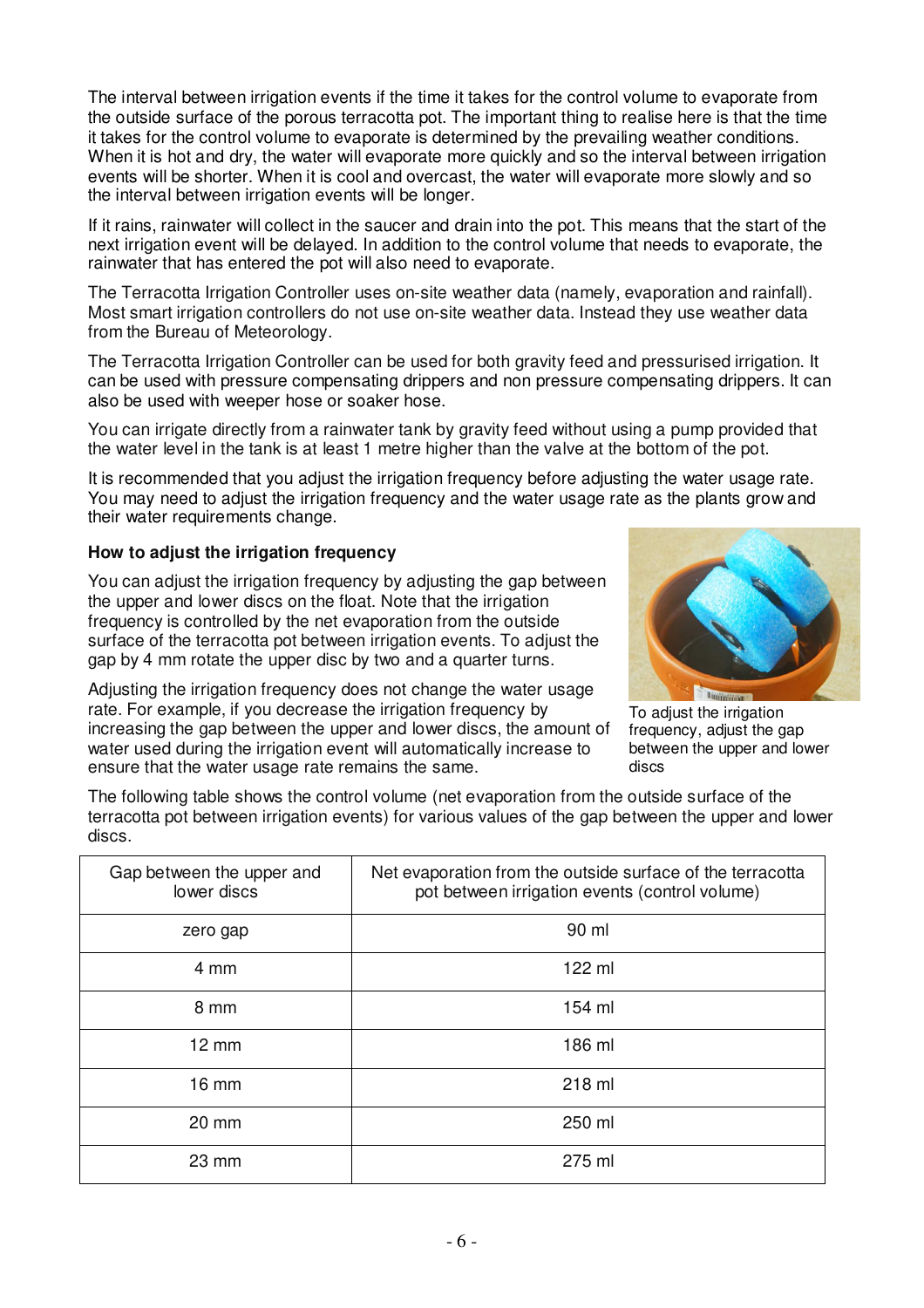The gap between the upper and lower discs should be chosen so that the next irrigation event starts when there is no further soil moisture available to the plants. Soil moisture sensors or probes may be used to determine the soil moisture profile.

Another way to decrease the irrigation frequency (without changing the water usage rate) is to increase the control volume by connecting an additional container to the terracotta pot so that the water level in the container is the same as the water level in the terracotta pot. Water should not evaporate from the container and rainfall should not enter the container. One way of connecting the container to the terracotta pot is to drill a 10 mm hole in the bottom of the terracotta pot and to use a 6 mm ID (10 mm OD) rubber grommet, a 6 mm barbed elbow and 6 mm flexible tubing. You may need to cut the rubber grommet and the barbed elbow so that they don't protrude into the pot.

#### **How to adjust the water usage rate**

Before adjusting the water usage rate it is recommended that the flow rate of the control dripper be approximately the same as the flow rate of the irrigation drippers.

Position an empty measuring container under one of the drippers so that water drips into the container during the irrigation event. At the end of the irrigation event check the amount of water in the measuring container. At the end of the irrigation event the wetting front should have reached the bottom of the root zone. A soil moisture sensor or probe may be used to determine if the soil is wet at the bottom of the root zone. A wetting front detector is an ideal tool for determining if the soil is wet at the bottom of the root zone.



Position an empty measuring container under one of the drippers

If your plants are not getting enough water, turn the control dripper clockwise to reduce the flow rate of the control dripper. Reducing the flow rate of the control dripper increases the duration of the irrigation event and so your plants get more water.

If your plants are getting too much water, turn the control dripper anticlockwise to increase the flow rate of the control dripper.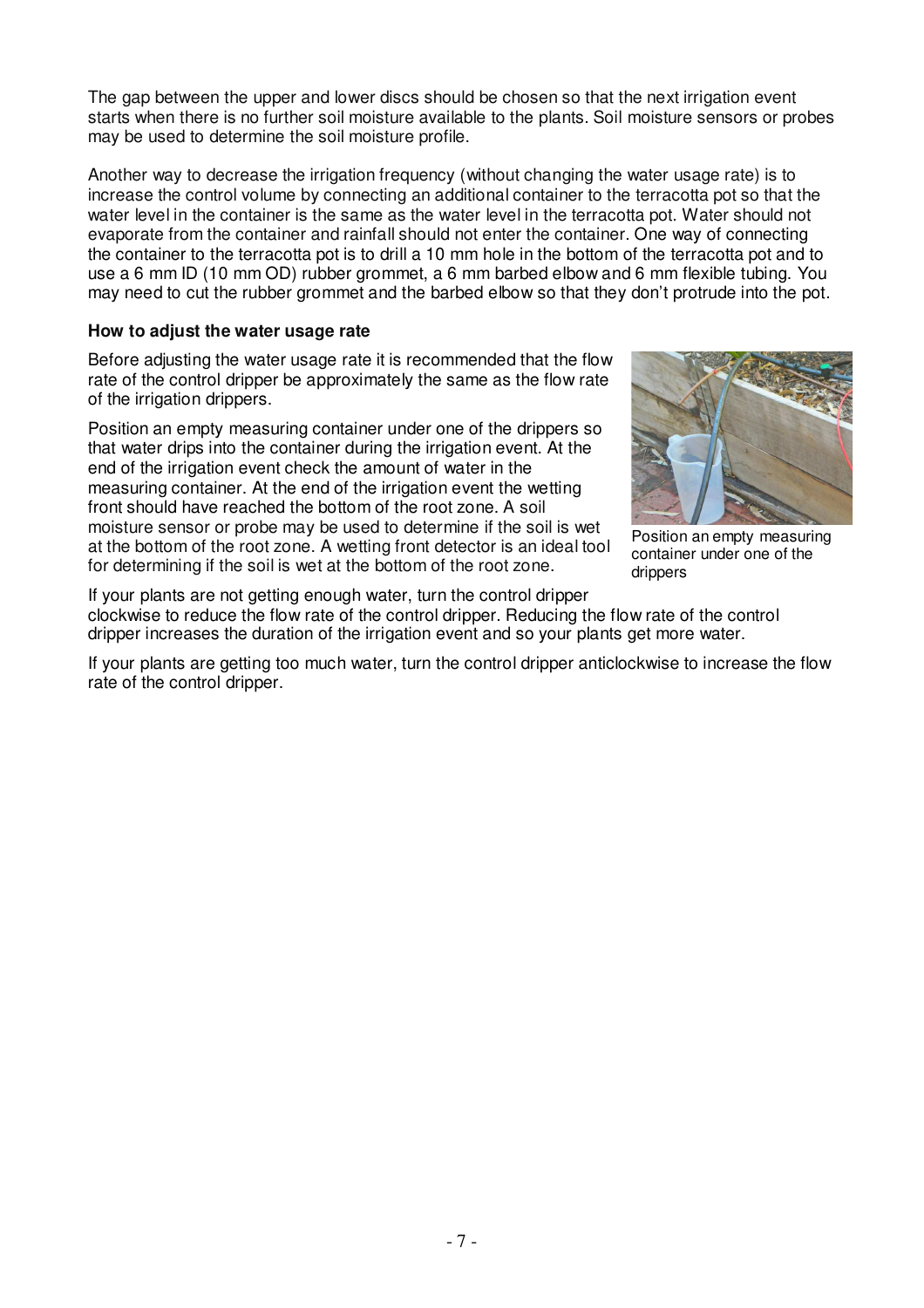### **5. When is dripper discharge independent of pressure?**

Conventional drip irrigation systems control the volume of water discharged by a dripper by using PC (pressure compensating) drippers to control the flow rate and an irrigation controller to control the time. In a domestic garden with mains water supply, many zones are usually required to ensure that the pressure in each zone does not fall below the lower limit for pressure compensation. The irrigation controller is programmed so that each zone is irrigated at a different time.

With identical NPC drippers (including the control dripper) at approximately the same level and negligible variations in the pressure within the zone due to frictional head loss, the Terracotta Irrigation Controller ensures that the volume of water discharged by each dripper during the irrigation event is approximately the same regardless of the pressure. If the water supply pressure decreases, the flow rate of the NPC drippers also decreases. However, the duration of the irrigation event increases automatically to ensure that the control volume of water is discharged by each dripper. For domestic gardens on level ground, the irrigation system can usually be designed so that variations in pressure within the zone due to frictional head loss are negligible.

By using the Terracotta Irrigation Controller in this way, many zones with PC drippers can be combined into a single zone with NPC drippers and a single Terracotta Irrigation Controller, and so the cost of the irrigation system can be reduced dramatically.



The adjustable control dripper has been replaced by an on-line irrigation dripper.



The adjustable control dripper has been replaced by an in-line irrigation dripper.

The terracotta pot is quite small and so the control volume is restricted to the range 77 ml to 300 ml. Because each irrigation dripper discharges the control volume of water during the irrigation event, the water usage rate is often insufficient for your plants at their current stage of growth.

The discharge of the irrigation drippers can be increased by connecting additional terracotta pots to the terracotta pot with the float so that the water level is the same in all pots. With one additional pot the same size as the pot with the float, the dripper discharge is slightly more than doubled. With two additional pots the same size as the pot with the float, the dripper discharge is slightly more than trebled. Continuing in this way the discharge continues to increase. A large increase in the dripper discharge can be achieved by using a terracotta pot that is much larger than the terracotta pot with the float.

Each additional terracotta pot should be covered with a saucer with drain holes.

One way of connecting the terracotta pots is to drill a 10 mm hole in the bottom of the pots and to use 6 mm ID (10 mm OD) rubber grommets, 6 mm barbed elbows and 6 mm flexible tubing. You may need to cut the rubber grommet and the barbed elbow so that they don't protrude into the terracotta pot and obstruct the float. The drain holes in the additional pots are sealed.



The terracotta pots are connected by 6 mm flexible tubing so that the water level is the same in all the pots.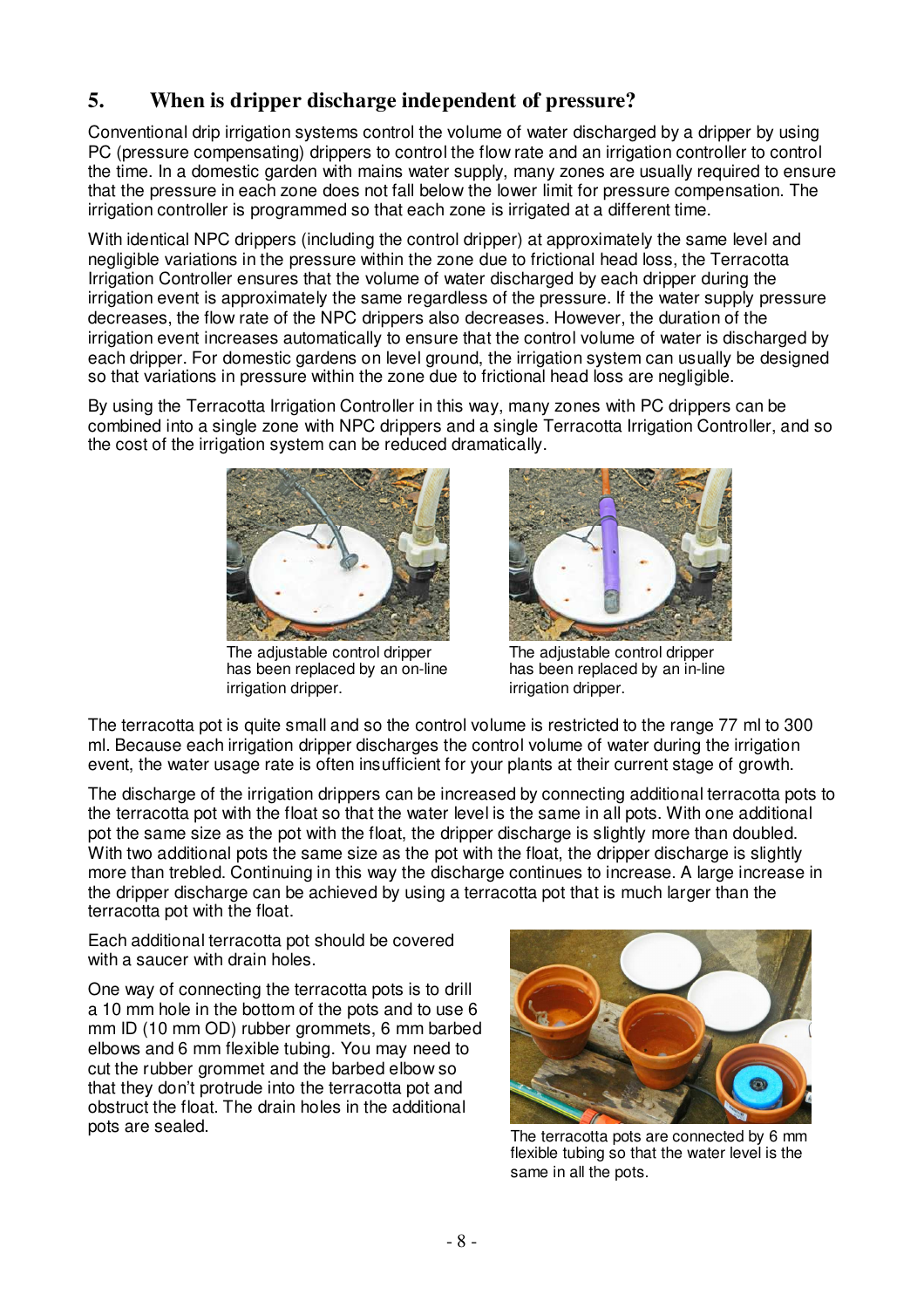#### **Using different NPC drippers**

We now consider a method of using different NPC (non pressure compensating) drippers for the irrigation application so that dripper discharge remains largely unaffected by changes in pressure. NPC drippers are usually available with flow rates of 2 L/H, 4 L/H and 8 L/H (at a pressure of 100 kPa). Suppose that a combination of these drippers is used for the irrigation application (including the control dripper). Provided that all drippers have the same emitter discharge exponent (see the manufacturer's specifications), that all drippers are at approximately the same level, and that variations in pressure within the zone due to frictional head loss are negligible, then the Terracotta Irrigation Controller ensures that the volume of water discharged by an irrigation dripper during the irrigation event remains approximately constant within the manufacturer's recommended pressure range. For example, a dripper discharge of 1076 ml occurs when the gap between the upper and lower discs is 24 mm, the control dripper is 2 L/H (at 100 kPa) and the irrigation drippers are 8 L/H (at 100 kPa).

In practice the emitter discharge exponent for drippers with a different flow rate is unlikely to be exactly the same. It is therefore preferable to use identical drippers throughout the irrigation zone.

#### **Gravity feed irrigation from a rainwater tank**

Suppose you are using gravity feed drip irrigation on level ground from a rainwater tank without using a pump. If you are using a conventional irrigation controller, you are faced with the problem that the dripper discharge decreases as the water level in the tank falls. This problem is solved by using the Terracotta Irrigation Controller with the appropriate control dripper. The volume of water discharged by each dripper during an irrigation event is independent of the water level in the tank. The water level in the tank should be at least one metre higher than the valve at the bottom of the Terracotta Irrigation Controller. A header tank on a stand at least 1 metre is ideal. A low cost transfer pump can be used to fill the header tank between irrigation events.

The Terracotta Irrigation Controller for Latching Solenoids is a **game-changer** for automated gravity feed irrigation on level ground from a rainwater tank.

#### **When is sprinkler discharge independent of pressure?**

Within their operational pressure range, sprinklers have an emitter discharge exponent of 0.5.

Therefore the sprinkler discharge during the irrigation event is independent of pressure provided that the emitter discharge exponent of the control dripper is also 0.5.